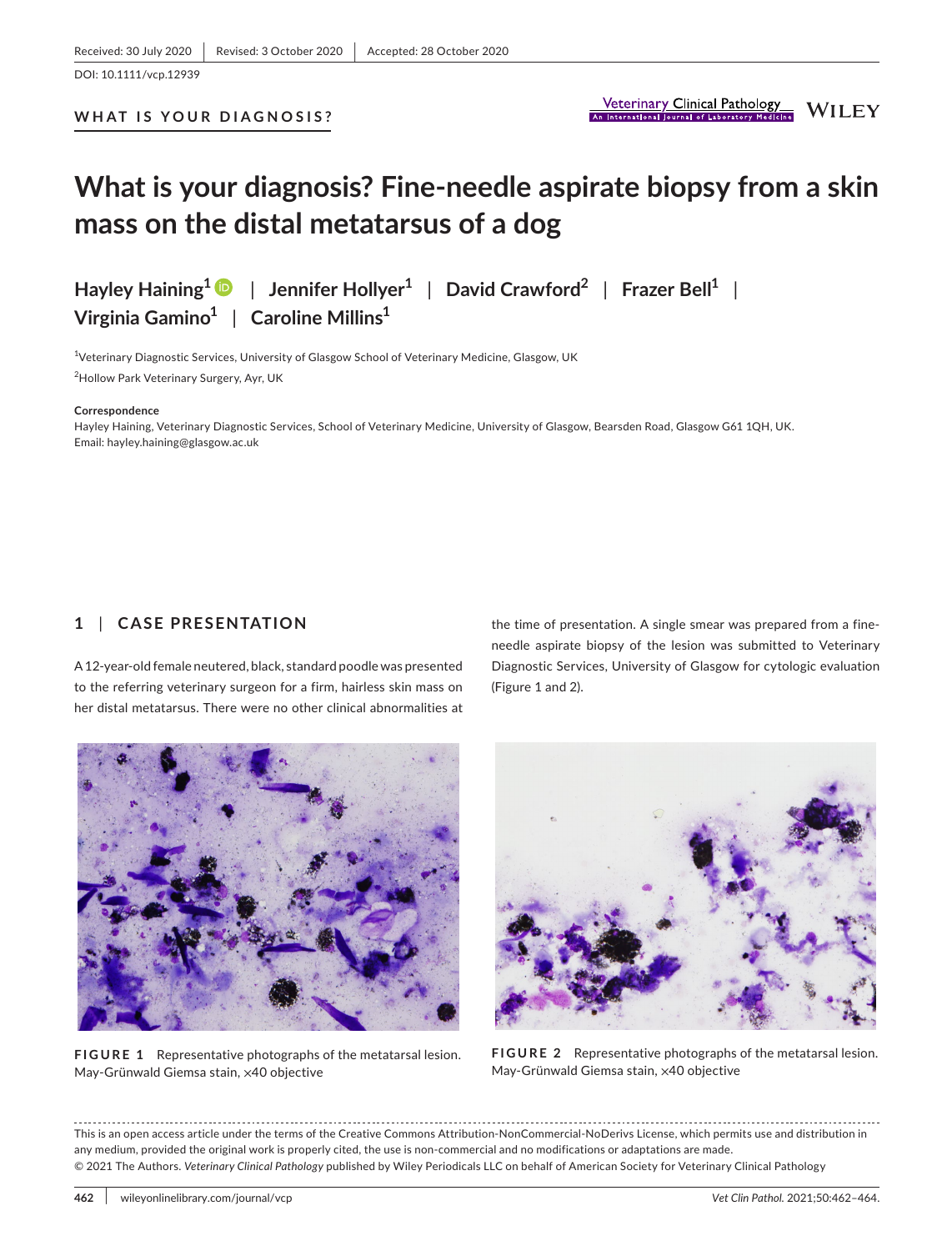**Cytological Interpretation:** Pigmented follicular tumor (trichoepithelioma, trichofolliculoma, tricholemmoma, pilomatricoma, infundibular keratinizing acanthoma), cyst of follicular origin, or melanocytic tumor (melanocytoma, malignant melanoma).

The slide was mildly to markedly cellular in some areas and moderately blood contaminated. Many anucleated squamous epithelial cells, keratin bars, keratinaceous debris, and scattered brown/black pigment (melanin) were present in a variably proteinaceous background. A small number of cholesterol clefts were also noted. Many melanin-containing cells were present, with some too granular to discern lineage. Where examinable, some appeared to be melanophages, which also showed erythrophagocytosis. Small numbers of plump, spindle-shaped cells with dark cytoplasmic granules (melanocytes) were also seen. Rare nucleated squamous epithelial cells were also scattered throughout.

## **1.1** | **ADDITIONAL TESTING**

Excision and histopathology were performed (Figures 3 and 4). There was a focal, well-circumscribed, unencapsulated, expansile dermal mass composed of cords and trabeculae of neoplastic epithelial cells. These cells surrounded cystic areas containing eosinophilic material and amorphous and laminar keratin and were supported by moderate amounts of fibrovascular stroma. Neoplastic cells had indistinct cell borders, moderate amounts of eosinophilic cytoplasm, and round to oval nuclei with basophilic finely stippled chromatin, often with a prominent nucleolus. Anisocytosis and anisokaryosis were mild, and the mitotic activity was low (less than one in 10 high power fields). Surrounding and infiltrating within the trabeculae of neoplastic epithelial cells and the stroma were variable numbers of a second population of neoplastic polygonal cells. These cells had



**FIGURE 3** Photomicrograph of the dermal mass showing a focal, well-circumscribed, unencapsulated, expansile mass composed of cords and trabeculae of neoplastic epithelial cells (arrowhead) surrounding cystic areas containing eosinophilic material and amorphous and laminar keratin. Surrounding trabeculae form small solid areas and infiltrating cords of epithelial cells. The stroma has variable numbers of neoplastic melanocytes (arrows). The area of the higher power image in Figure 4 is indicated by the black rectangle. H&E stain, scale bar 3 mm



**FIGURE 4** Photomicrograph showing trabecula of neoplastic epithelial cells surrounding a cystic area (arrowhead) infiltrated by low numbers of melanocytes and adjacent to a cluster of melanocytic cells (arrow). H&E stain, scale bar 100 µm

variably distinct cell borders, abundant cytoplasm, and frequently contained abundant brown pigment (melanocytes) and round to oval nuclei with finely stippled chromatin that occassionally had a prominent nucleolus. Anisocytosis was moderate, anisokaryosis was mild, and mitoses were rare. The first population of neoplastic cells was strongly positive for cytokeratin, whereas the second population demonstrated moderate positivity for Melan A. The histomorphologic diagnosis was melanoacanthoma.

Melanoacanthomas are considered benign tumors, and surgical excision is curative. In this case, surgical excision was achieved with small margins. On follow-up, the lesion had not returned after 18 months.

### **2** | **DISCUSSION**

Melanoacanthoma, or melanocytoma-acanthoma, is a rare neoplasm in the dog, with only four previously described cases in the literature.<sup>1-4</sup> However, gross and histologic lesion descriptions are available, and detailed descriptions of the clinical and histologic features have been published.<sup>5</sup> This phenomenon is included in the International Histologic Classification of Skin tumors of domestic animals,<sup>6</sup> and the tumors have features of both compound melanocytic tumors and benign epithelial neoplasia.

From the limited number of published descriptions, lesions are typically solitary well-circumscribed, pigmented dome-shaped masses  $\leq 1$ cm<sup>2,4,5</sup> in diameter on gross examination. Some reports also describe alopecia<sup>2,4</sup> similar what we saw in this case. Given the infrequency of reports about these lesions, age, breed, and predilection sites have yet to be ascertained. However, in the four previously reported cases, three occurred on the head, $1-3$  and one occurred on the dorsal trunk.<sup>4</sup> In the case of this report the tumor occurred in the distal metatarsal area. To the authors' knowledge, this lesion has not been reported in the cat.

Histologically, the tumors typically have cords and anastomosing trabeculae of neoplastic epithelial cells with cystic structures